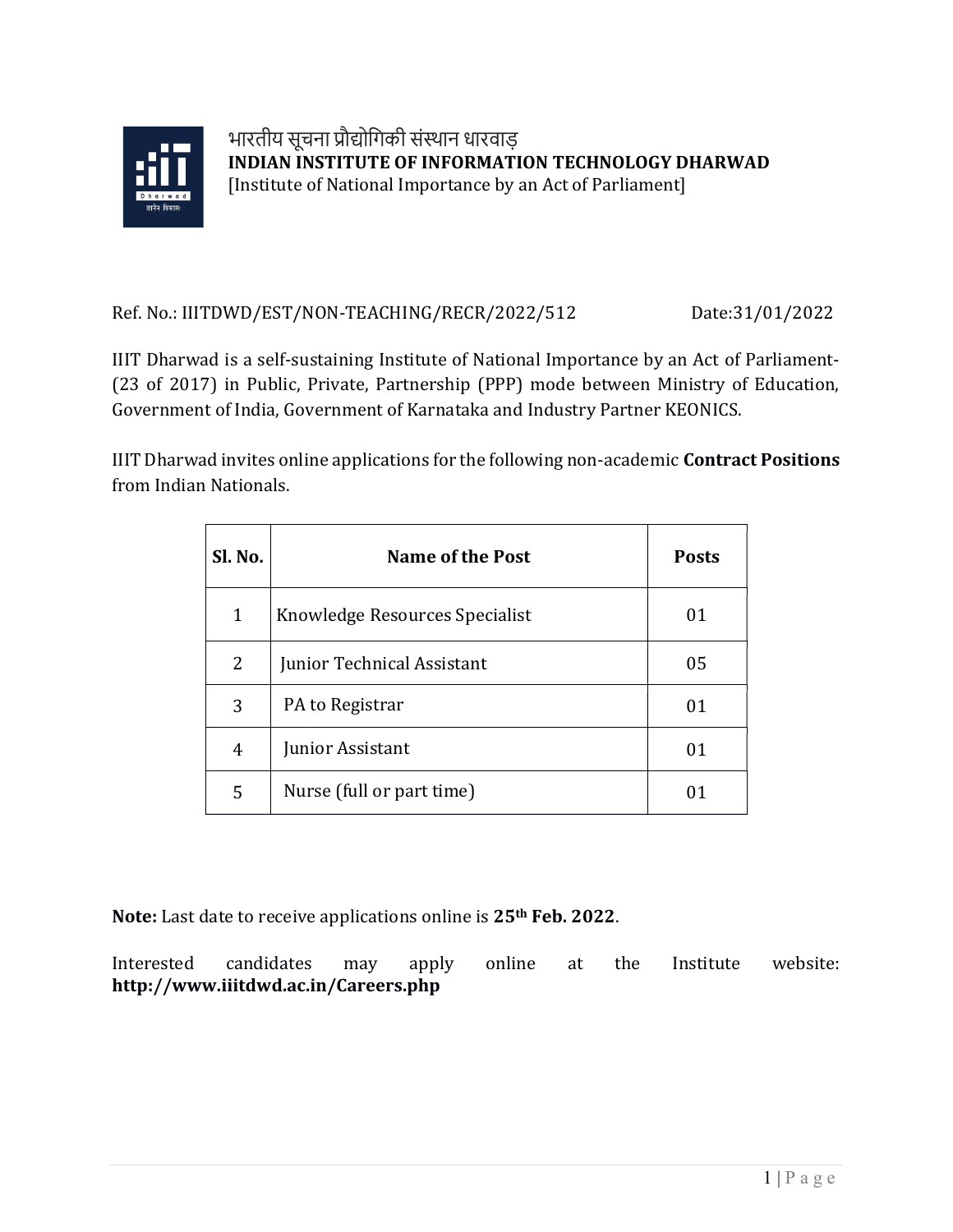## A: Essential qualifications and experience required for the above post(s) are as under:

| $\mathbf{1}$ | <b>Knowledge Resources Specialist*:</b>                                                                                                                                                                                                                                                                                                                                                                                                                                                                                                                                                                                                                                                     |
|--------------|---------------------------------------------------------------------------------------------------------------------------------------------------------------------------------------------------------------------------------------------------------------------------------------------------------------------------------------------------------------------------------------------------------------------------------------------------------------------------------------------------------------------------------------------------------------------------------------------------------------------------------------------------------------------------------------------|
|              | <b>Essential Qualification and Experience:</b><br>BE/BTech Degree in CS/IS/IT or Master's Degree in relevant area + One<br>(i)<br>year experience in reputed companies or academic institutions in<br>managing digital content, web sites, eBooks, eJournals or document<br>repositories.<br>(ii) Excellent computer skills with knowledge of programming and good<br>(ii)<br>communication skills in English, both spoken and written.<br>Desirable:<br>Knowledge and experience in Web content management, knowledge management,<br>search engines, digital libraries, social media management, intellectual property<br>rights, eLearning systems, semantic web and mobile applications. |
| 2            | <b>Iunior Technical Assistant: (Computer Science / Data Science)</b>                                                                                                                                                                                                                                                                                                                                                                                                                                                                                                                                                                                                                        |
|              | <b>Essential Qualification and Experience:</b><br>BE/BTech Degree in CS/IS/IT + One-year experience in reputed<br>(i)<br>companies or academic institutions. MTech degree preferred.<br>(ii)<br>Excellent computer skills with knowledge of programming and good<br>communication skills in English, both spoken and written.                                                                                                                                                                                                                                                                                                                                                               |
| 3            | PA to Registrar*:                                                                                                                                                                                                                                                                                                                                                                                                                                                                                                                                                                                                                                                                           |
|              | <b>Essential Qualification and Experience:</b><br>Master's degree in English/humanities or BE/BTech/MBA with consistent<br>(i)<br>academic achievement + One-year experience in a similar role in reputed<br>companies or academic institutions.                                                                                                                                                                                                                                                                                                                                                                                                                                            |
|              | Excellent communication, interpersonal and managerial skills, especially<br>spoken, written and on-line English skills.                                                                                                                                                                                                                                                                                                                                                                                                                                                                                                                                                                     |
|              | Desirable:                                                                                                                                                                                                                                                                                                                                                                                                                                                                                                                                                                                                                                                                                  |
|              | Ability to provide effective and efficient administrative and secretarial<br>(i)<br>support to the reporting authority.                                                                                                                                                                                                                                                                                                                                                                                                                                                                                                                                                                     |
|              | Handle sensitive and complex issues in a professional and objective<br>(ii)                                                                                                                                                                                                                                                                                                                                                                                                                                                                                                                                                                                                                 |
|              | manner.<br>IT experience, in particular use of on-line/ERP systems for office<br>(iii)<br>automation.                                                                                                                                                                                                                                                                                                                                                                                                                                                                                                                                                                                       |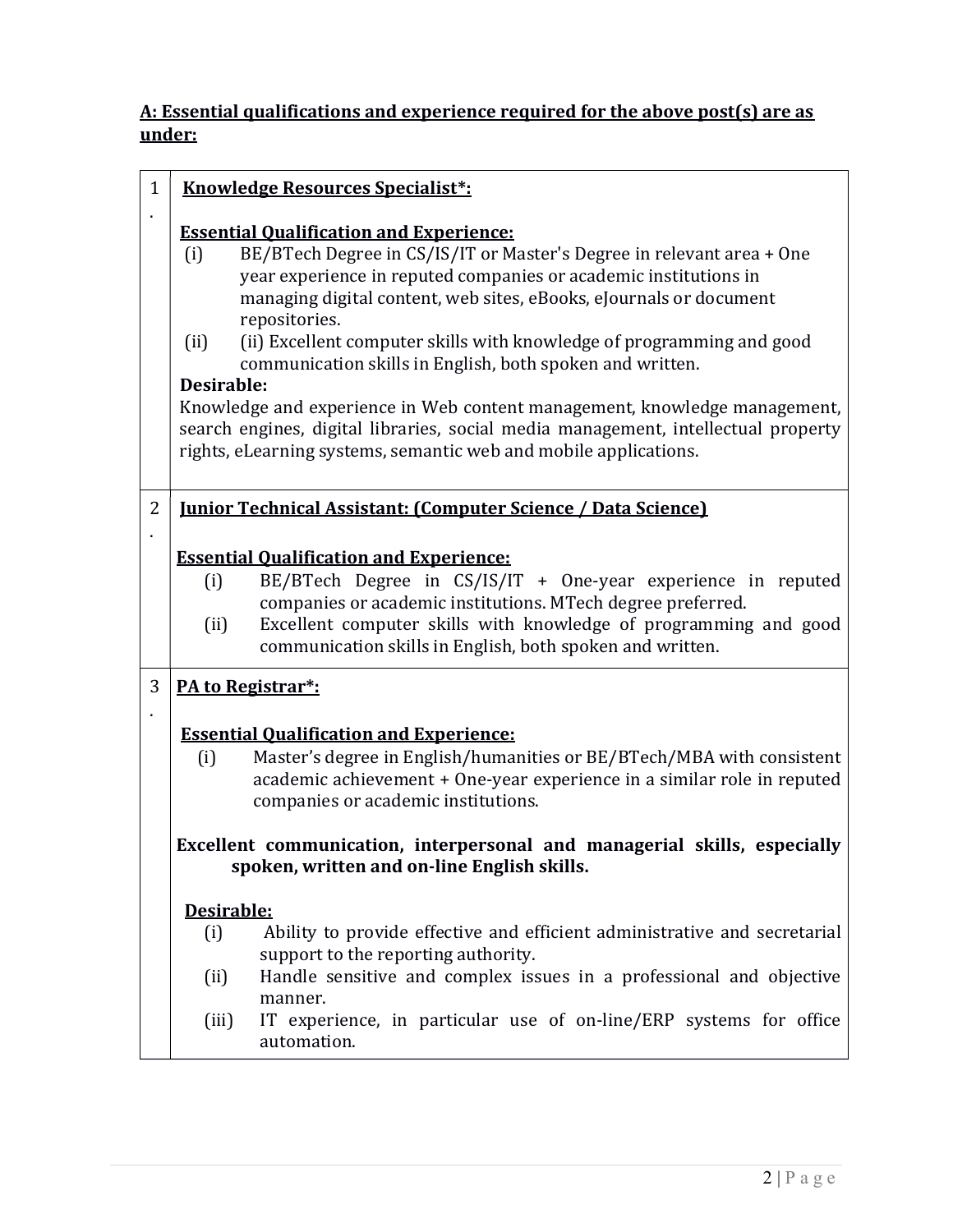| Bachelor's Degree/ Master's Degree in science or commerce with<br>knowledge of computer applications with at least One Year of relevant |
|-----------------------------------------------------------------------------------------------------------------------------------------|
| At least one-year experience in similar roles handling establishment                                                                    |
| Good working knowledge of Computer environment and office<br>productivity tools with good communication skills in English, both oral    |
|                                                                                                                                         |
|                                                                                                                                         |
| Bachelor's Degree in relevant field with at least One year of relevant                                                                  |
| Good communication skills both oral and written in Kannada, English and                                                                 |
|                                                                                                                                         |

## B. General Instructions to the Applicants:

| Eligible candidates may apply through online mode only up to 25 <sup>th</sup> Feb. 2022 by<br>visiting the Institutes website (http://www.iiitdwd.ac.in/Careers.php). |                                                                                                                                                                                                                                                                                      |  |
|-----------------------------------------------------------------------------------------------------------------------------------------------------------------------|--------------------------------------------------------------------------------------------------------------------------------------------------------------------------------------------------------------------------------------------------------------------------------------|--|
| $\mathbf{1}$                                                                                                                                                          | Candidates must be willing to come to Dharwad, Karnataka and be committed to<br>working towards the growth of this Institute.                                                                                                                                                        |  |
| $\overline{2}$                                                                                                                                                        | Without any compromise on the qualification, experience and competence,<br>reservation as per Government of India norms is applicable.                                                                                                                                               |  |
| 3                                                                                                                                                                     | Mere fulfilment of required qualifications and experience does not entitle a candidate<br>to called for an Interview. The Institute reserves the right to consider and fill or not to<br>fill any positions. The decision of the Institute in all matters will be final and binding. |  |
| $\overline{4}$                                                                                                                                                        | The institute reserves the right not to fill up the posts, cancel the Advertisement in<br>whole or in part without assigning any reason and its decision in this regard shall be<br>final.                                                                                           |  |
| 5                                                                                                                                                                     | The institute reserves the right to assign/transfer the selected candidates to any<br>section/<br>Department within the institute and appointments will be offered accordingly.                                                                                                      |  |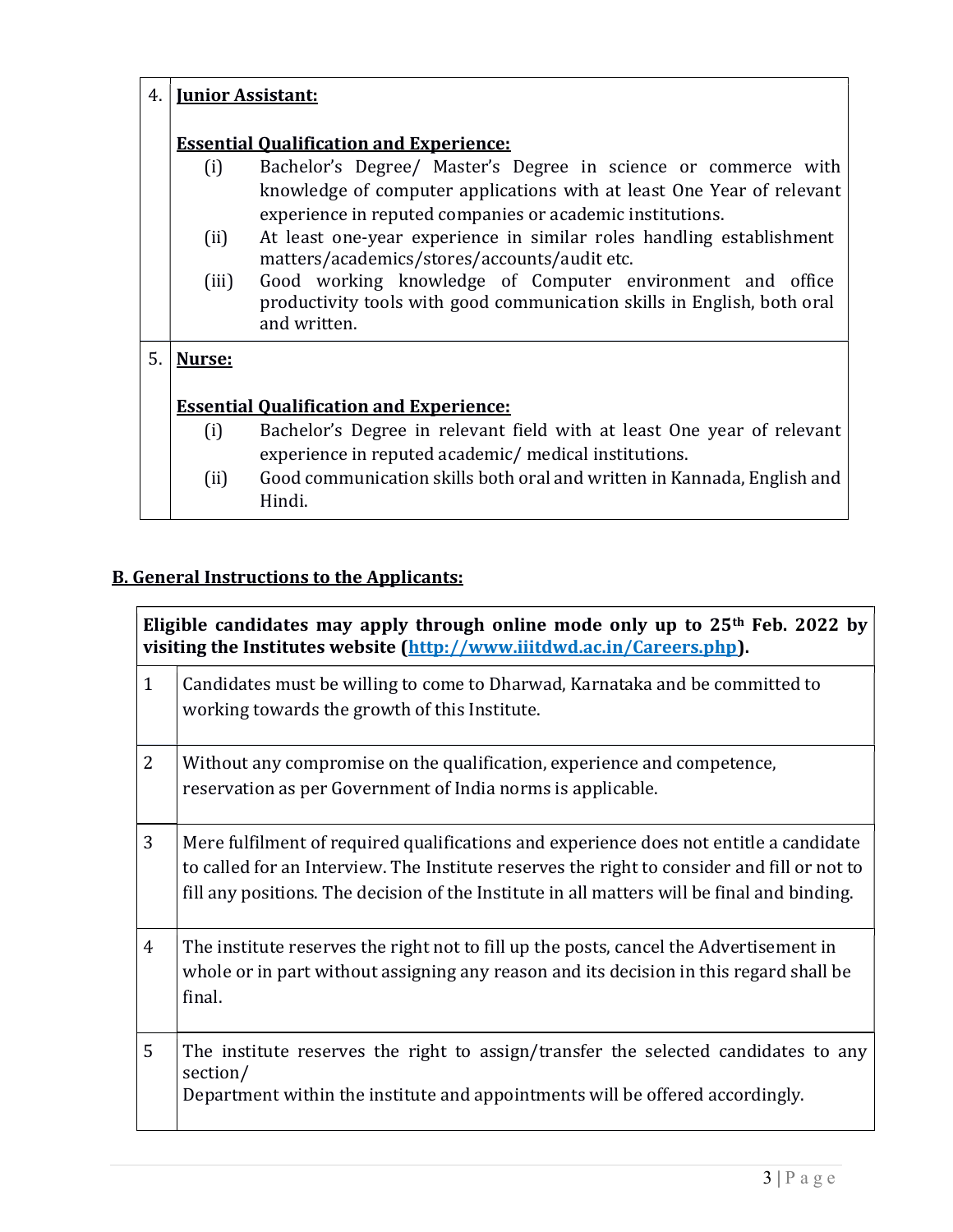| 6              | The institute reserves the right to relax age, qualification and or experience in<br>exceptional cases, or in case of persons already holding analogous positions in a<br>Institute, University, Research Institute, Industry etc.                                                                                                                                                        |
|----------------|-------------------------------------------------------------------------------------------------------------------------------------------------------------------------------------------------------------------------------------------------------------------------------------------------------------------------------------------------------------------------------------------|
| $\overline{7}$ | For those who are currently serving in IIIT Dharwad, age relaxation will be as per<br>institute norms.                                                                                                                                                                                                                                                                                    |
| 8              | The appointment of the Selected candidates is subject to being found medically fit as<br>per the requirement in the Institute.                                                                                                                                                                                                                                                            |
| 9              | Any interim correspondences/enquires shall not be entertained or replied to.                                                                                                                                                                                                                                                                                                              |
| 10             | Any efforts to influence the recruitment process whatsoever will lead to<br>disqualification of candidature.                                                                                                                                                                                                                                                                              |
| 11             | In the case of any dispute/ambiguity that may be occur in the process of selection, the<br>decision of the Institute shall be final.                                                                                                                                                                                                                                                      |
| 12             | The short-listed suitable candidates shall be informed through Email's. The candidates<br>are advised to mention their correct Email address in the application form.                                                                                                                                                                                                                     |
| 13             | Applicants seeking reservation benefits available for SC, ST, OBC and EWS must be in<br>possession of the certificates in the formats prescribed by the Government of India in<br>support of their claim at the time of application. PWD applicants claiming age<br>relaxation are required to attach the Disability Certificate, in the format prescribed by<br>the Government of India. |
| 14             | In case of any inadvertent mistake in the process of selection, which may be detected<br>at any stage even after issue of the appointment letter, the Institute reserve the rights<br>to modify, withdraw or cancel any communication made to the Applicant.                                                                                                                              |
| 15             | All posts are on contract for a period of One Year and may be continued based on<br>performance.                                                                                                                                                                                                                                                                                          |
| 16             | Candidates applying for more than one position are required to use separate<br>application form.                                                                                                                                                                                                                                                                                          |
| 17             | All degrees should be from a recognized University/Institute.                                                                                                                                                                                                                                                                                                                             |
| 18             | Candidates must not send any additional documents other than those mentioned in this<br>advertisement/online application form.                                                                                                                                                                                                                                                            |
| 19             | Applications that are incomplete in any respect are liable to be rejected                                                                                                                                                                                                                                                                                                                 |
| 20             | The Institute reserves the right to set shortlisting criteria higher than the minimum<br>advertised and restrict the number of candidates called for interview to a practical<br>limit.                                                                                                                                                                                                   |
| 21             | In case of any legal dispute the jurisdiction will be limited to Hubli - Dharwad courts<br>Only.                                                                                                                                                                                                                                                                                          |